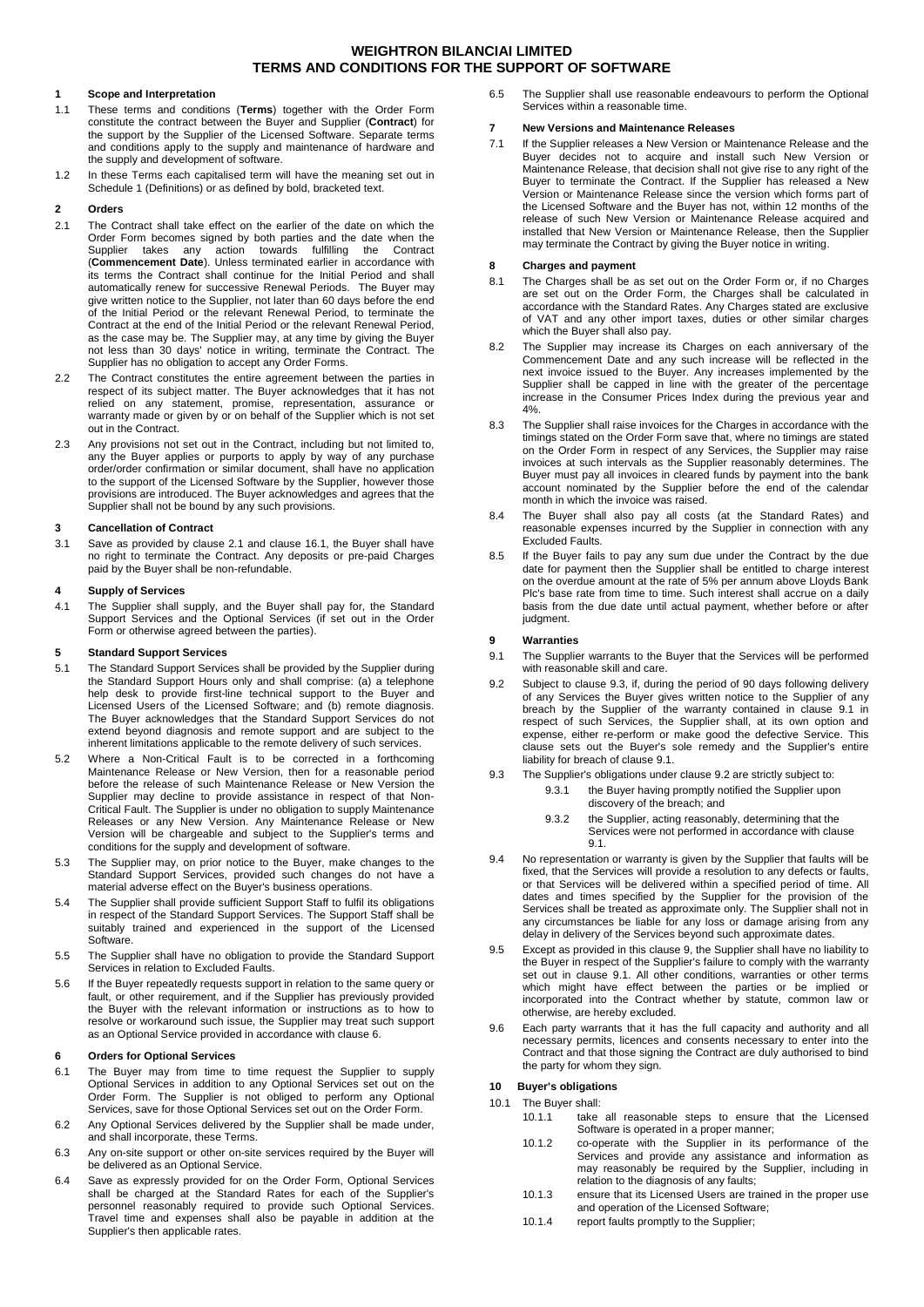- 10.1.5 keep full backup copies of all of its data to ensure recovery of its data if the Licensed Software malfunctions;
- 10.1.6 ensure that the relevant premises is suitably prepared in accordance with the Supplier's instructions for any Optional Services to be delivered on site and is safe for entry by the Support Staff;
- 10.1.7 provide such full, safe and uninterrupted access (including remote access) to the Buyer's premises, systems, facilities and the Licensed Software as may reasonably be required for the purpose of performing the Services and, where the Optional Services are to be performed at any of the Buyer's premises, the Buyer shall provide adequate working space and office facilities (including telephone) for use by the Support Staff and take reasonable care to ensure their health and safety;
- 10.1.8 obtain and install at its own cost such remote access software and applications as required by the Supplier from time to time;
- 10.1.9 obtain and maintain at its own cost all necessary licences, permissions and consents required in relation to the Services; and
- 10.1.10 nominate a manager to be available to liaise with, and respond to queries from, the Supplier.

## **11 Relief Events**

- 11.1 The Supplier shall not be in breach of the Contract nor liable for delay in performing, or failure to perform, any of its obligations under the Contract if such delay or failure results from any events, circumstances or causes beyond its reasonable control including, without limitation, acts of God; natural disasters; terrorist attacks; civil war, commotion or riots; imposition of sanctions or embargos; any law or action taken by a governmental or public authority (including without limitation export or import restrictions, quotas or prohibitions); failure to obtain or renew, or the cancellation of, any licence, permit or consent; collapse of buildings; unavailability, interruption or failure of utility supplies; failure in internet connection or other inability to remotely connect to the Buyer's systems; labour or trade disputes, strikes or industrial action; and nonperformance by suppliers or subcontractors (**Force Majeure Event**).
- 11.2 If any act or omission of the Buyer (including without limitation the Buyer failing to comply with its obligations under the Contract) causes or contributes to the Supplier failing or being delayed in performance of any obligation under the Contract, or if the Buyer fails to make any payment to the Supplier when due under the Contract, (**Relief Event**), the Supplier shall without limiting its other rights or remedies:
	- 11.2.1 have the right to suspend performance under the Contract until the Buyer remedies the default; and
	- 11.2.2 have the right to rely on the Relief Event to relieve it from the performance of any such obligation; and
	- 11.2.3 have no liability howsoever arising from the Supplier's failure or delay in performing any such obligation.
- 11.3 The Buyer shall reimburse the Supplier on written demand for any Losses sustained or incurred by the Supplier arising from a Relief Event.

### **12 Intellectual Property**

12.1 All Intellectual Property Rights in or arising out of or in connection with the Services (including, without limitation, any Intellectual Property Rights arising from or related to any training or training materials delivered by the Supplier) shall be owned by the Supplier.

#### **13 Data Protection**

13.1 Each party undertakes to comply with the Data Protection Legislation and all applicable laws and regulations relating to the processing of personal data or privacy or any amendments and re-enactments thereof, and shall procure that its employees, agents and subcontractors shall observe the provisions of the same.

#### **14 Indemnities**

14.1 The Buyer shall indemnify (and keep indemnified) and hold harmless the Supplier against any Losses arising from or in connection with a breach by the Buyer of its obligations under clause [10.](#page-0-6)

## **15 Liability**

- <span id="page-1-1"></span>15.1 Nothing in the Contract shall limit or exclude the Supplier's liability for:
	- 15.1.1 death or personal injury caused by its negligence, or the negligence of its employees, agents or subcontractors;
	- 15.1.2 fraud or fraudulent misrepresentation; or
	- 15.1.3 any matter in respect of which it would be unlawful for the Supplier to exclude or restrict liability.
- 15.2 Subject to clause [15.1:](#page-1-1)
	- 15.2.1 the Supplier shall not be liable to the Buyer, whether in contract, tort (including negligence), breach of statutory duty, or otherwise, for any loss of profit (direct or indirect), loss of business or business opportunities, or any loss or corruption of data or information, loss of production, loss of (or loss or liability under) other contracts, loss of revenue or loss of anticipated savings, or any indirect or consequential loss arising under or in connection with the Contract; and

15.2.2 the Supplier's total liability to the Buyer for all other losses arising under or in connection with the Contract, whether in contract, tort (including negligence), breach of statutory duty, or otherwise, shall be limited to the total amount of Charges paid by the Buyer for the Services during the twelve (12) month period immediately preceding the date on which the cause of action first arose or, if the claim arose during any period before 12 months has elapsed from the Commencement Date, during that shorter period.

#### <span id="page-1-2"></span>**16 Termination**

- <span id="page-1-0"></span>16.1 Without limiting its other rights or remedies, either party may terminate the Contract with immediate effect by giving written notice to the other party if the other party commits a material breach of any term of the Contract and (if such a breach is remediable) fails to remedy that breach within twenty-one (21) days of that party being notified in writing to do so.
- 16.2 Without limiting its other rights or remedies, the Supplier may terminate the Contract with immediate effect by giving written notice to the Buyer if the Buyer:
	- 16.2.1 takes any step or action in connection with its entering administration, provisional liquidation or any composition or arrangement with its creditors (other than in relation to a solvent restructuring), being wound up (whether voluntarily or by order of the court, unless for the purpose of a solvent restructuring), having a receiver appointed to any of its assets or ceasing to carry on business or, if any such step or action is taken in another jurisdiction, in connection with any analogous procedure in the relevant jurisdiction;
	- 16.2.2 the Buyer suspends, or threatens to suspend, or ceases or threatens to cease to carry on all or a substantial part of its business; or
	- 16.2.3 the Buyer's financial position deteriorates to such an extent that in the Supplier's opinion the Buyer's capability to adequately fulfil its obligations under the Contract has been placed in jeopardy; or
	- 16.2.4 the Buyer fails to pay any amount due under the Contract on the due date for payment and remains in default not less than seven (7) days after being notified in writing to make such payment.
- 16.3 Where the Supplier is entitled to terminate the Contract under this clause [16](#page-1-2) it shall also be entitled to terminate any other contracts with the Buyer.
- 16.4 Termination of the Contract shall not affect either parties' rights and remedies that have accrued as at termination, including the right to claim damages in respect of any breach of the Contract which existed at or before the date of termination.
- 16.5 Any provision of the Contract that expressly or by implication is intended to come into or continue in force on or after termination shall remain in full force and effect.
- 16.6 On termination of the Contract for any reason:
	- 16.6.1 the Buyer shall immediately pay to the Supplier all of the Supplier's outstanding unpaid invoices and interest and, in respect of the Services supplied and any costs or expenses already incurred by the Supplier but for which no invoice has been submitted, the Supplier shall submit an invoice, which shall be payable by the Buyer immediately on receipt;
	- 16.6.2 the Buyer shall return, destroy or permanently erase any Confidential Information belonging to the Supplier; and
	- 16.6.3 the Buyer shall return all of the Supplier's materials and equipment and if the Buyer fails to do so, then the Supplier may enter the Buyer's premises and take possession of them.

## **17 General**

- <span id="page-1-4"></span>17.1 **Confidentiality.** Each party undertakes that it shall not at any time disclose to any person any Confidential Information of the other party, except as permitted by claus[e 17.2.](#page-1-3)
- <span id="page-1-3"></span>17.2 Each party may disclose the other party's Confidential Information:
	- 17.2.1 to its employees, officers, representatives or advisers (and in the case of Supplier being the recipient of the Buyer's Confidential Information, to its agents, Affiliates and subcontractors) who need to know such information for the purposes of exercising the party's rights or performing its obligations under or in connection with the Contract. Each party shall ensure that its employees, officers, representatives or advisers to whom it discloses such confidential information comply with claus[e 17.1;](#page-1-4) and
	- 17.2.2 as may be required by law, a court of competent jurisdiction or any governmental or regulatory authority.
- 17.3 No party shall use the other party's Confidential Information for any purpose other than to exercise its rights and perform its obligations under or in connection with the Contract.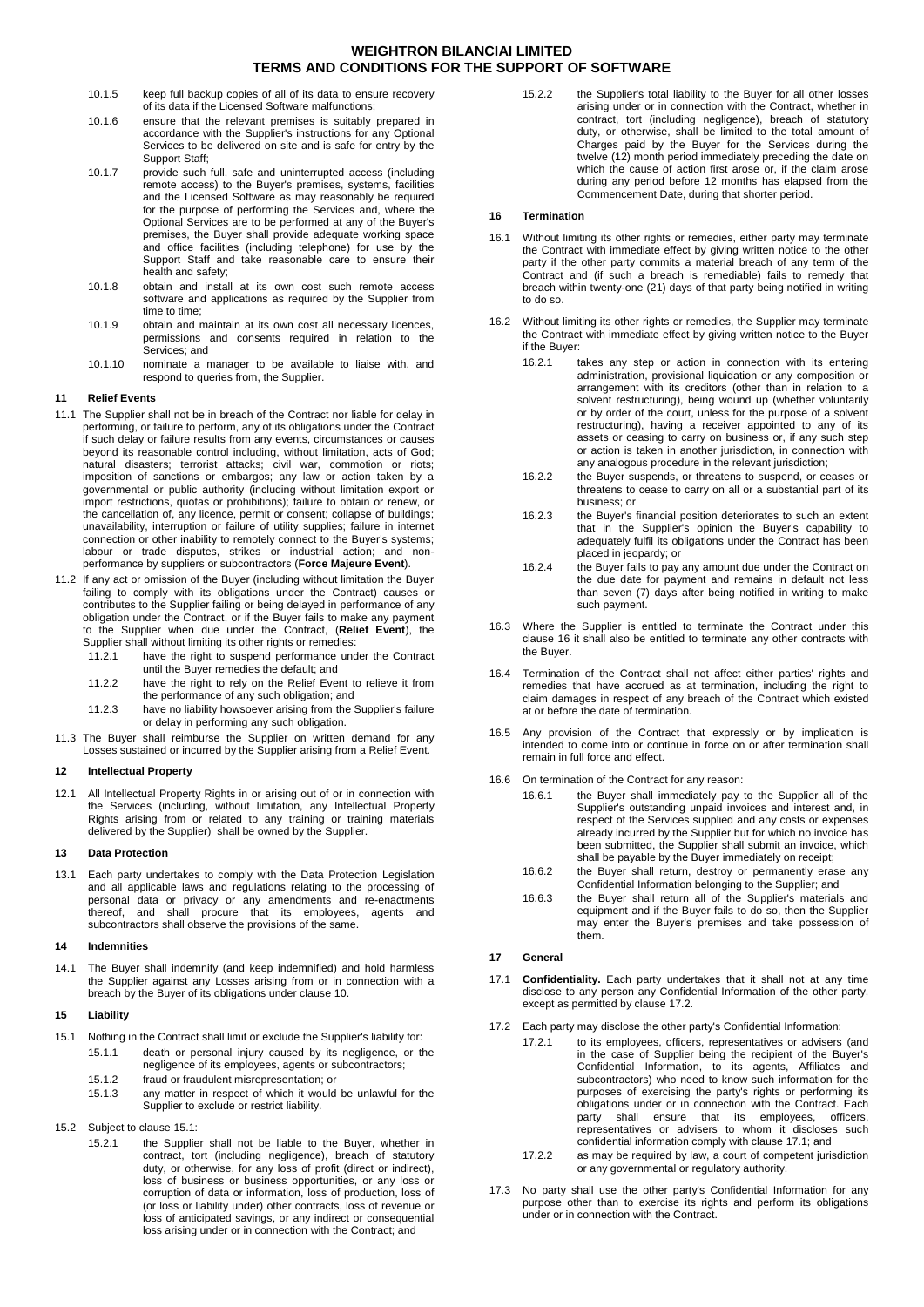- 17.4 The Supplier may refer to the Buyer as being a client of the Supplier in any customer reference lists, sales presentations, advertising or press releases without the prior written consent of the Buyer.
- 17.5 **Assignment and other dealings.** The Buyer shall not assign, transfer, charge, subcontract, declare a trust over or deal in any other manner with any or all of its rights or obligations under the Contract without the prior written consent of the Supplier.
- 17.6 **Variation.** No variation of the Contract shall be effective unless it is in writing and signed by the parties (or their authorised representatives).
- 17.7 **Waiver.** A waiver of any right or remedy is only effective if given in writing and shall not be deemed a waiver of any subsequent breach or default. A delay or failure to exercise, or the single or partial exercise of, any right or remedy shall not waive that or any other right or remedy; nor prevent or restrict the further exercise of that or any other right or remedy.

#### <span id="page-2-0"></span>17.8 **Dispute Resolution.**

- 17.8.1 If a dispute arises out of or in connection with the Contract or the performance, validity or enforceability of it (**Dispute**) then, except as expressly provided in the Contract, the parties shall follow the procedure set out in this clause [17.8:](#page-2-0)
- 17.8.1.1 either party shall give to the other written notice of the Dispute, setting out its nature and full particulars (**Dispute Notice**), together with relevant supporting documents;
- <span id="page-2-1"></span>17.8.1.2 following service of the Dispute Notice, the parties shall use reasonable endeavours to promptly resolve the Dispute by way of without prejudice discussions between the relevant representatives in accordance with the following escalation levels and timescales:

| <b>Escalation</b><br>Level | <b>Supplier</b><br>representative | <b>Buyer</b><br>representative | <b>Time for</b><br>resolution |
|----------------------------|-----------------------------------|--------------------------------|-------------------------------|
|                            | Service<br>Manager                | Manager                        | 10<br><b>Business</b><br>Days |
| 2                          | Service<br>Director               | Director                       | 5<br><b>Business</b><br>Days  |
| 3                          | Managing<br>Director              | Managing<br>Director           | 5<br><b>Business</b><br>Days  |

and

- 17.8.1.3 if, for any reason, the parties are unable to resolve the Dispute within the timescales and escalation levels referred to in clause [17.8.1.2,](#page-2-1) or should either party fail to engage or cease its engagement in that process, then the Dispute shall be finally resolved by the courts of England and Wales in accordance with clause [17.13.](#page-2-2)
- 17.8.2 Nothing in clause [17.8](#page-2-0) shall prevent the Supplier from commencing Court proceedings in accordance with clause [17.13](#page-2-2) at any time.
- 17.9 **Severance.** If any provision or part-provision of the Contract is or becomes invalid, illegal or unenforceable, it shall be deemed modified to the minimum extent necessary to make it valid, legal and enforceable. If such modification is not possible, the relevant provision or part-provision shall be deemed deleted.
- <span id="page-2-3"></span>17.10 **Notices.** Any notice or other communication given to a party under or in connection with the Contract shall be in writing, addressed to that party at its registered office or such other address as that party may have notified to the other party, and shall be delivered personally, or sent by pre-paid first class post or other next working day delivery service. A notice or other communication shall be deemed to have been received: if delivered personally, when left at the relevant address; if sent by prepaid first class post or other next working day delivery service, at 9.00 am on the second Business Day after posting; if delivered by commercial courier, on the date and at the time that the courier's delivery receipt is signed.
- 17.11 The provisions of clause [17.10](#page-2-3) shall not apply to the service of any proceedings or other documents in any legal action.
- 17.12 **Third party rights.** No one other than a party to the Contract and their permitted assignees shall have any right to enforce any of its terms.
- <span id="page-2-2"></span>17.13 **Governing law and jurisdiction.** The Contract, and any dispute or claim (including non-contractual disputes or claims) arising out of or in connection with it or its subject matter or formation, shall be governed by, and construed in accordance with the laws of England and Wales

and each party irrevocably agrees that the courts of England and Wales shall have exclusive jurisdiction to settle any such dispute or claim.

#### **SCHEDULE 1**

|                                       | Definitions                                                                                                                                                                                                                                                                                                                                                                                                                                                                                                                                                                                                                                                                                                                                                                                                                                                                                                                                                                                                                                 |
|---------------------------------------|---------------------------------------------------------------------------------------------------------------------------------------------------------------------------------------------------------------------------------------------------------------------------------------------------------------------------------------------------------------------------------------------------------------------------------------------------------------------------------------------------------------------------------------------------------------------------------------------------------------------------------------------------------------------------------------------------------------------------------------------------------------------------------------------------------------------------------------------------------------------------------------------------------------------------------------------------------------------------------------------------------------------------------------------|
| Affiliate                             | any entity that directly or indirectly controls, is<br>controlled by, or is under common control with<br>another entity;                                                                                                                                                                                                                                                                                                                                                                                                                                                                                                                                                                                                                                                                                                                                                                                                                                                                                                                    |
| <b>Business Day</b>                   | any a day (other than a Saturday, Sunday or<br>public holiday) when banks in London are<br>open for business;                                                                                                                                                                                                                                                                                                                                                                                                                                                                                                                                                                                                                                                                                                                                                                                                                                                                                                                               |
| the Buyer                             | the entity identified as such on the Order<br>Form;                                                                                                                                                                                                                                                                                                                                                                                                                                                                                                                                                                                                                                                                                                                                                                                                                                                                                                                                                                                         |
| Charges:                              | the charges payable for the Services under the<br>Contract, as may be amended from time to<br>time in accordance with the provisions of<br>clause $8.2$ ;                                                                                                                                                                                                                                                                                                                                                                                                                                                                                                                                                                                                                                                                                                                                                                                                                                                                                   |
| <b>Confidential Information</b>       | information of commercial value and any<br>confidential or proprietary information, in<br>whatever form or medium, disclosed by a party<br>(or any of its Affiliates) to the other party (or<br>any of its Affiliates) including, without<br>limitation, commercial or technical know-how,<br>technology, information pertaining to business<br>operations and strategies, and information<br>pertaining to business affairs, customers,<br>suppliers, pricing and marketing and, for<br>clarity, including (in the case of the Supplier's<br>information) information relating to<br>the<br>Services, the Licensed Software or any of its<br>constituent parts;                                                                                                                                                                                                                                                                                                                                                                            |
| <b>Critical Fault:</b>                | a reproduceable fault which substantially<br>hinders or prevents the Buyer from using a<br>material part of the functionality of the<br>Licensed Software in question;                                                                                                                                                                                                                                                                                                                                                                                                                                                                                                                                                                                                                                                                                                                                                                                                                                                                      |
| <b>Data Protection</b><br>Legislation | all applicable data protection laws and<br>regulations in any jurisdiction;                                                                                                                                                                                                                                                                                                                                                                                                                                                                                                                                                                                                                                                                                                                                                                                                                                                                                                                                                                 |
| Documentation:                        | the documents provided by the Supplier in<br>relation to the Licensed Software, in either<br>printed text or machine-readable form,<br>including<br>the<br>technical documentation,<br>program specification and operations manual;                                                                                                                                                                                                                                                                                                                                                                                                                                                                                                                                                                                                                                                                                                                                                                                                         |
| <b>Excluded Faults</b>                | any faults arising from: (a) misuse, incorrect<br>use of or damage to the Licensed Software<br>from whatever cause (other than any act or<br>omission by the Supplier), including failure or<br>fluctuation of electrical power; (b) failure to<br>necessary environmental<br>maintain<br>the<br>conditions for use of the Licensed Software:<br>(c) use of the Licensed Software in<br>combination with any equipment or software<br>not provided by the Supplier or not designated<br>by the Supplier for use with the Licensed<br>Software, or any fault in any such equipment<br>or software; (d) any modification of the<br>Licensed Software not authorised by the<br>Supplier; (e) relocation or installation of the<br>Licensed Software by any person other than<br>the Supplier or a person acting under the<br>Supplier's instructions; (f) any breach of the<br>obligations under<br>the<br>Buyer's<br>Contract<br>howsoever arising; (g) the Licensed Software<br>being maintained by a third party; or (h)<br>operator error; |
| <b>Final Quotation:</b>               | the<br>final<br>agreed written<br>quotation<br>and<br>accompanying<br>documents<br>and<br>proposal<br>provided to the Buyer;                                                                                                                                                                                                                                                                                                                                                                                                                                                                                                                                                                                                                                                                                                                                                                                                                                                                                                                |
| <b>Initial Period:</b>                | 36 months from the Commencement Date;                                                                                                                                                                                                                                                                                                                                                                                                                                                                                                                                                                                                                                                                                                                                                                                                                                                                                                                                                                                                       |
| <b>Intellectual Property Rights:</b>  | patents, utility models, rights to inventions,<br>copyright and related rights, trade marks and<br>service marks, trade names and domain<br>names, rights in get-up, goodwill and the right<br>to sue for passing off or unfair competition,<br>rights in designs, rights in computer software,<br>database rights, rights to preserve<br>the<br>confidentiality of information (including know-<br>how and trade secrets) and any other<br>intellectual property<br>rights,<br>including<br>all<br>applications for (and rights to apply for and be<br>granted), renewals or extensions of, and rights<br>to claim priority from, such rights and all<br>similar or equivalent rights or forms<br>of                                                                                                                                                                                                                                                                                                                                       |